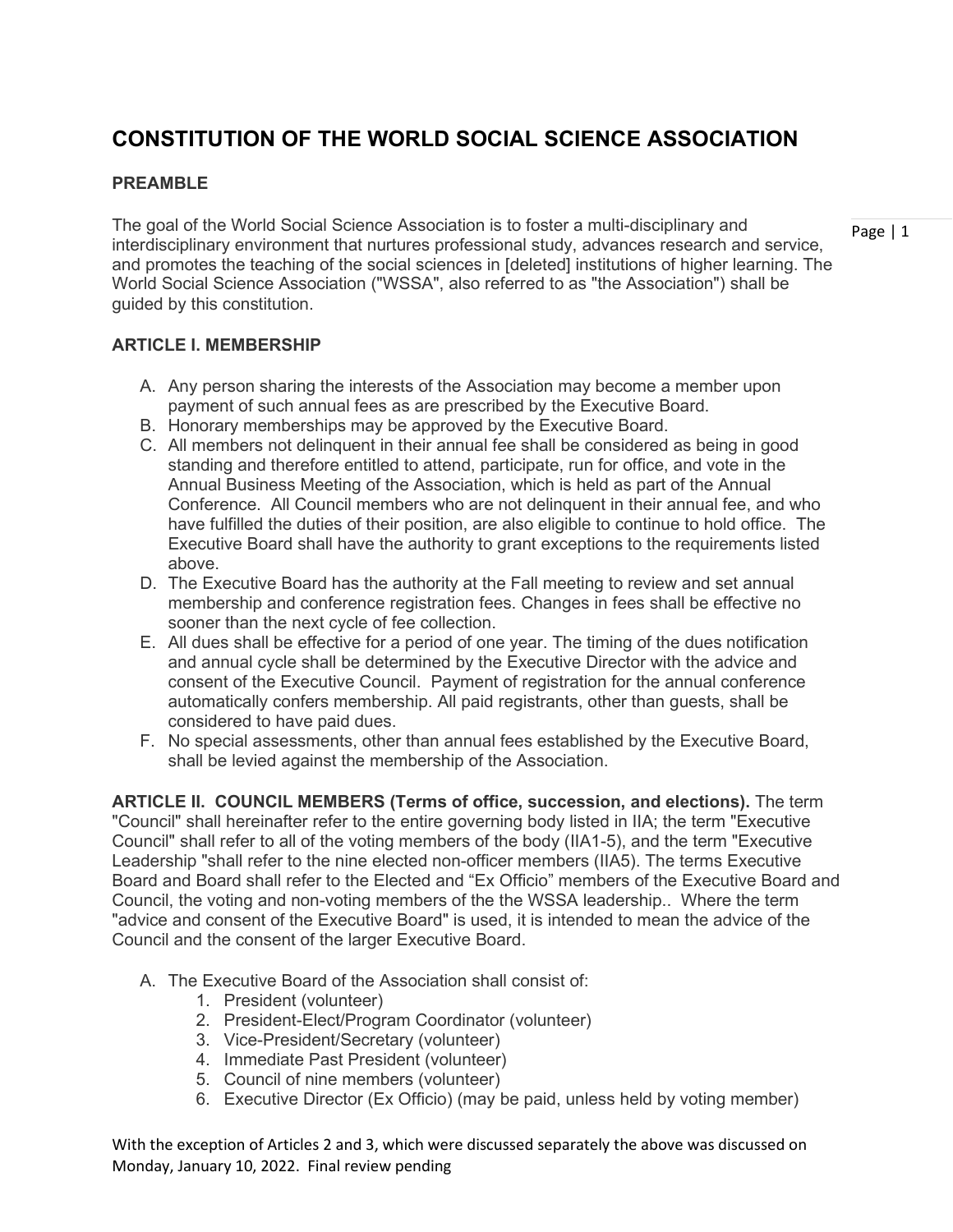- 7. Editor(s) of the Social Science Journal (Ex Officio) (paid by publisher)
- 8. Book review editor (May be either Ex Officio or Board Member) (volunteer)
- 9. Communications Director (Ex Officio) (paid)
	- A. This position includes the subsidiary positions of Conference Manager, Web Manager, Public Relations Manager, and Deputy Executive Director.
	- B. The position may split off any or all of its subsidiary components, by decision of the Executive Director, with the advice and consent of the Executive Board. An occupant of any separated subsidiary component may be either Ex Officio or Board Member)
- 10. Student Grant & Award Coordinator (May be either Ex Officio or Board Member) (volunteer)
- B. Terms of office
	- 1. President One year
	- 2. President-Elect/Program Coordinator One year
	- 3. Vice-President/Secretary One year
	- 4. Immediate Past-President One year
	- 5. Board Members three years, with one third of the nine members' terms expiring every year.
	- 6. Executive Director at the pleasure of the Executive Council.
	- 7. Journal Editor(s) Three years, with possible renewal of up to three years based on review and approval of Executive Council.
	- 8. Book Review Editor Three years with possible renewal of up to three years based on review and approval of Executive Council.
	- 9. Communications Director at the pleasure of the Executive Director and the Executive Council
	- 10. Student Grant & Award Coordinator At the pleasure of the Executive Council.
- C. In accordance with our corporate charter and Internal Revenue Service rules for nonprofits, no one person may hold more than one voting position on the Executive Council at the same time. Volunteer Ex Officio members may not hold voting positions. No voting position may be held by more than one person.
- D. All members of the Executive Council must be members in good standing at the time of the nomination and must maintain that good standing throughout their term of office. See definition of "members in good standing" in Article 1 C. The Executive Board may, however, exempt certain of the Council's ex-officio members from paying dues.
- E. The Officers of the Association include the President, President-Elect/Program Chair, Immediate Past-President, and Vice-President/Secretary.
	- 1. The President-Elect and Vice-President/Secretary shall be chosen by a majority of the members returning their ballots by the designated election deadline.
	- 2. The President-Elect/Program Chair shall succeed automatically to the office of President upon completion of the incumbent President's term.
- F. The Council shall consist of nine members elected at large from a list of nominees and/or write-in candidates.
	- 1. The terms of officers shall extend from the conclusion of one Annual Conference to the conclusion of the next. In the event of a virtual conference, the terms shall extend from the day on which the officer first took office until one month after the beginning of the virtual conference.
	- 2. No incumbent officer other than the Vice-President/Secretary shall be eligible for immediate re-election to the same office, but may run for that office at any time at least one year thereafter. .
	- 3. The term of the Council members shall extend for three (3) years. One-third of the Council's membership shall expire each year.

With the exception of Articles 2 and 3, which were discussed separately the above was discussed on Monday, January 10, 2022. Final review pending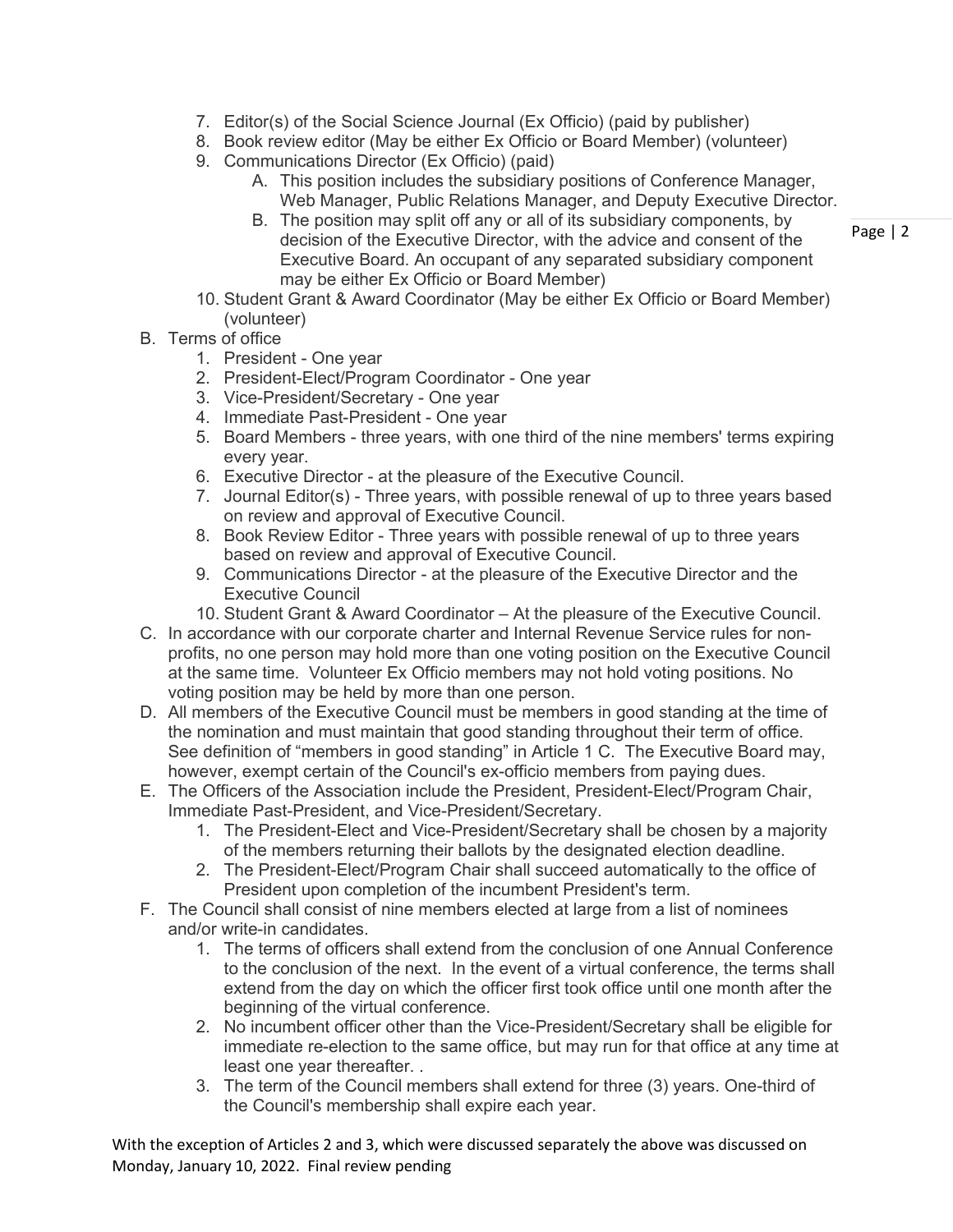- G. Terms for those leaving the Council end at the conclusion of the Annual Conference, during the Presidents' Reception or other appropriate venue, or in the event of a virtual conference, one month after the beginning of the virtual conference.
- H. Incoming Board and Council members and officers will be invited to observe the concluding meeting of the Executive Council during the Annual Conference. In the event of a virtual conference, new Board members and officers will be invited to observe all meetings held from one month prior to the start of the virtual conference through the date on which they take office.
	- Nomination Process

At the annual Conference of the Association, the President, before leaving office, shall appoint a five-member Nomination Committee and present the names of the committee to the Executive Board at the concluding meeting. In the event of a virtual conference, the committee shall be appointed during the period from one month before the conference to the date on which the new Council members take office.

- 1. Members of the Association may offer additional nominations, for Officers and Board Members, by petition signed by five (5) members sent to the Executive Director, prior to the Fall meeting, postmarked no later than August 1. The Executive Director shall forward the list of additional nominees to the Chair of the Nomination Committee for consideration within one week.
	- i. Consideration should be given to demographic, disciplinary and geographic representation in the construction of the committee.
	- ii. The Nomination Committee shall not include current members of the Executive Council. In the case of a virtual conference, the Committee may include persons who are members of the Executive Council at the time of appointment but who will be not be members of the upcoming Executive Council.
	- iii. At the Fall meeting of the Executive Board, the Committee shall submit one or more nominees for each office to be filled. It is preferred that there be more than one candidate for each Council Member position, but it is not required.
	- iv. The Executive Board shall review the recommendation of the nominating committee and shall approve an election ballot at its Fall meeting.
- 2. Upon ratification by majority vote of the Executive Board, the Executive Director shall send the approved ballot to the membership for voting. The Executive Director shall report the election results to the Council and to the membership, and they shall be posted on the WSSA's social media outlets.
- 3. All ballots must be received by the date indicated on the ballot.
- 4. In case of a vacancy in the office of President, the Immediate Past- President shall be President for the remainder of the term. A vacancy in any other elective office or on the Executive Council may be filled by the Executive Board for the remainder of the term. A vacancy among the Ex Officio positions may be temporarily filled by appointment by the Officers; the Executive Council must ratify or remove the appointee at the next Council meeting.

#### **ARTICLE III. GOVERNING STRUCTURE and DUTIES**

With the exception of Articles 2 and 3, which were discussed separately the above was discussed on Monday, January 10, 2022. Final review pending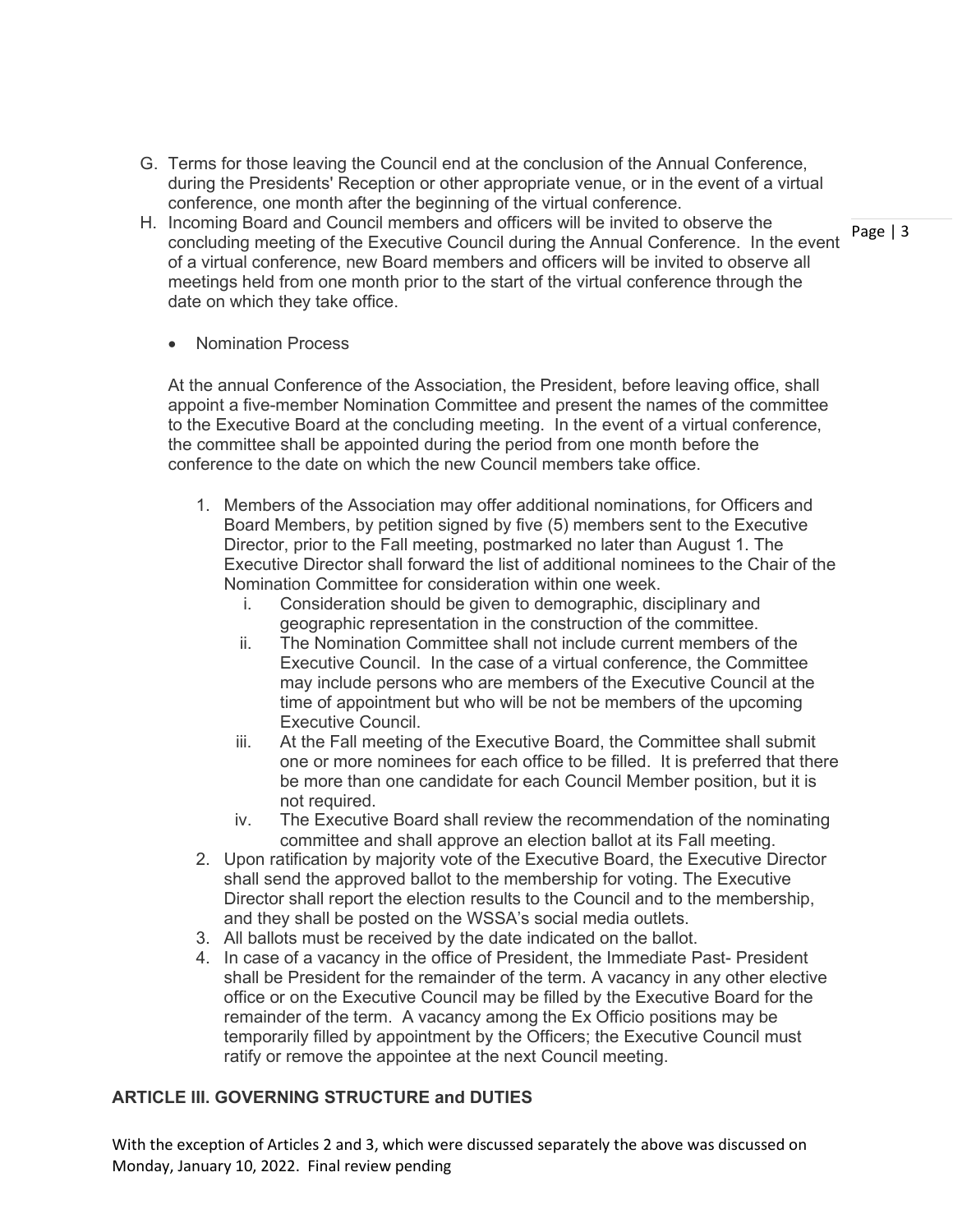- A. The President of the Association shall be the Chairperson of the Council. In case of the President's absence, the Immediate Past-President shall act as Chairperson. In case of the absence of both, the Executive Board may elect a temporary Chairperson.
	- 1. It shall be the responsibility of the President, in consultation with the Executive Director and with input from the Executive Council, to prepare an agenda for each meeting of the Council.
	- 2. It shall be the responsibility of the President to call all meetings of the Executive Council to order.
	- 3. The President shall request and review regular reports from the Executive Director or the Director of Communications. These reports shall include brief summaries of the Association's budget, its revenue and expenditures, and its finances and investments. The President shall be responsible for passing any information on to the Council.
	- 4. The President shall have other responsibilities as described in the Bylaws.
- B. The President-Elect/Program Chair shall be responsible for overseeing the program portion of the Annual Conference as described here and in the by-laws. The President-Elect shall:
	- 1. Identify Section Coordinators (see by-laws).
		- i. The President-Elect shall confirm the identities and contact information of the Section Coordinators for the Annual Conference, and make other preparations as required by the Strategic Plan and/or as approved by the Council.
		- ii. In the event that a Section Coordinator becomes unable to act as defined in the Section Coordinators' handbook, the President-Elect may appoint an interim section coordinator, with notification to the Executive Council.
		- iii. In the event that a Section Coordinator has proven unwilling to act as defined in the Section Coordinators' handbook, that Coordinator may be removed and replaced by the President, with the advice and consent of the Council.
	- 2. Oversee preparation of the Program for publication, or delegate that task to the Conference Manager.
	- 3. During the year before succeeding to the Presidency, work with the Executive Director to plan, develop, and take other action necessary to prepare for the annual conference program of his/her year in office.
	- 4. Carry out other responsibilities as described in the Bylaws.
- C. The Vice-President/Secretary shall:
	- 1. Serve as the recorder of the deliberations and actions of the Executive Council.
	- 2. Carry out other duties as described in the Bylaws.
- D. The Immediate Past-President shall:
	- 1. Provide the incoming President with materials and mentorship to ensure continuity and a smooth transition of leadership
	- 2. Chair the Nominating Committee for the next year's officers and Council members. (should be in bylaws)
	- 3. Carry out other responsibilities as described in the Bylaws.
- E. Job Description for Journal Editor
	- 1. The Journal Editor(s) is selected by the World Social Science Association, which will notify the Publisher of changes in editorship. The Editor(s) is responsible for the overall editorial management and development of the Journal including coordination of refereeing and submissions. The Editor(s) will work with the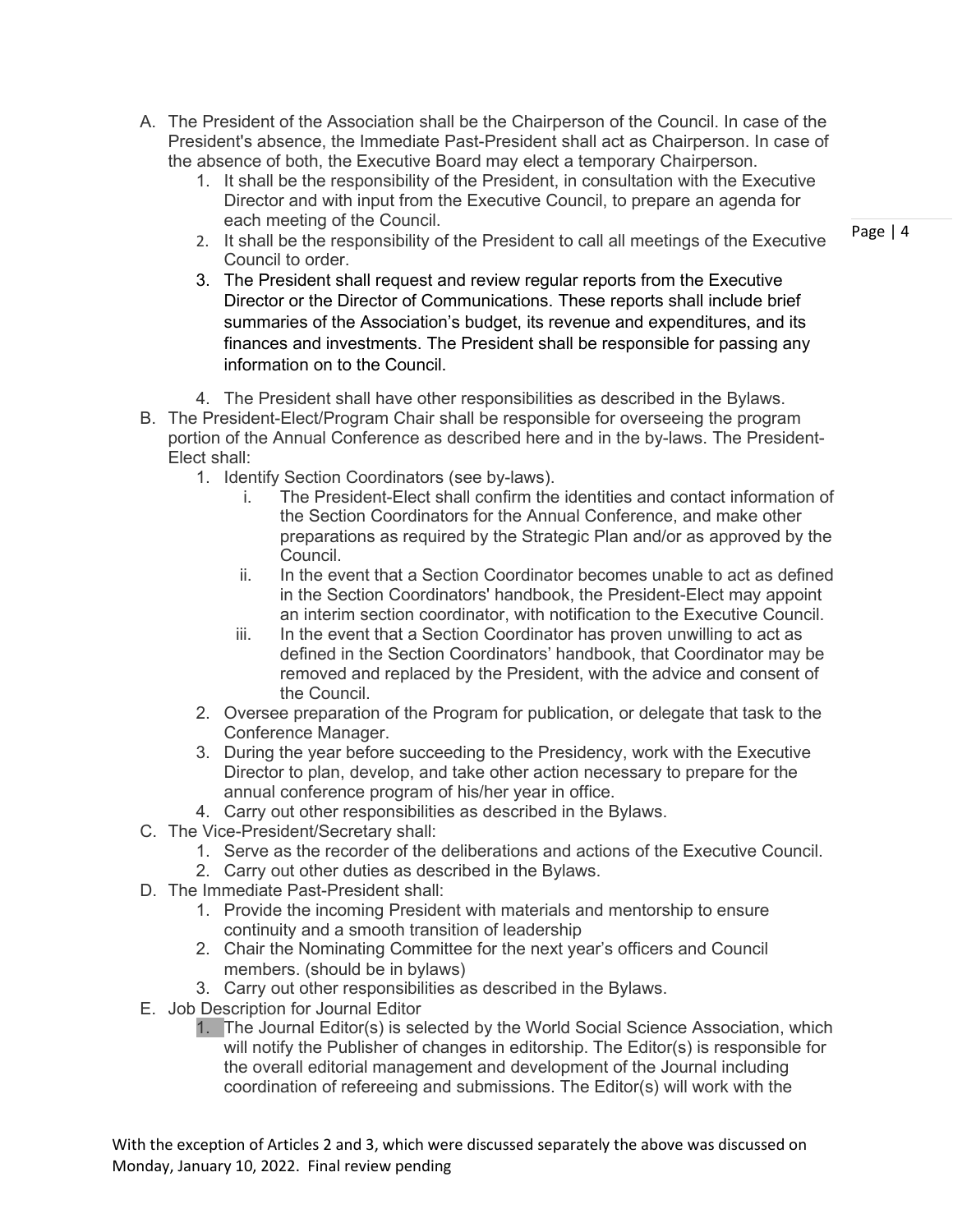Journal to ensure timely review of articles, as well as timely publication of articles receiving final approval of the Editor(s) and the Editorial Board.

- 2. The editor(s), on an annual basis at the Fall Meeting of WSSA, will provide the WSSA Council with recommendations for a healthy rotation of members on the Editorial Board. Final approval of the Editorial Board rests on the authority of WSSA Executive Board.
- 3. The members of the Editorial Board for the Journal will be selected on the basis of expertise and standing within the discipline, knowledge of the subject matter, and reflection of the actual or anticipated geographic scope of the scientific discipline of the Journal.
- 4. The Editor(s) shall have the option to select an assistant of his/her/their choice at their institution to assist with the administrative duties associated with the Editorship of the Journal. WSSA will compensate such assistants for their time.
- F. Job Description for Book Review Editor
	- 1. The role of the Book Review Editor is to identify book reviewers and distribute books for review to qualified reviewers.
	- 2. Additionally, the Book Review Editor ensures timely review of books submitted for review by the Journal.
	- 3. The Book Review Editor will work with publishers, including their third party representatives, on a book display for the conference, or will delegate that duty to the Conference Manager
- G. The Executive Council has authority to make decisions on all matters of association business not specifically here reserved for the membership.
- H. Seven Executive Board Members, including at least two Officers and at least three Council Members, shall constitute a quorum, and a majority vote of those attending shall be required for all Council actions.
- I. The Executive Council shall regularly meet in the Fall, usually in September, and in the Spring of each year. The Spring meeting of the Executive Council shall coincide with the Association's Annual Conference. (In the event of a virtual conference, the Spring meeting may be held up to two weeks before or after the beginning of the conference.) Additional meetings may be called by:
	- 1. The President, or the Immediate Past-President, acting for the President: or,
	- 2. The Executive Director together with the Vice-President/Secretary or the Communications Director, or
	- 3. Written request to the President of five members of the Council.
- J. The personal liability of each member of the Executive Council and each uncompensated officer of the World Social Science Association, for monetary or other damages, for conduct as a Council officer or member, shall be eliminated to the fullest extent permitted by law.

## **ARTICLE IV. WSSA FOUNDATION**

- A. Composition of Board: The WSSA Foundation Board shall consist of the Executive Director and three members in good standing of the Association.
- B. Election to Foundation Board: The members of the Foundation Board shall be elected to the position by the Executive Council. Each member will serve a three-year term, one member being replaced each year on a rotating basis. The members of the Foundation Board may serve more than one consecutive three-year term.
- C. Duties of Foundation Board: The role of the Foundation Board is to ensure that the policies set forth by the Executive Council (See Appendix A), relative to the management of the Foundation investment portfolio, are carried out.

With the exception of Articles 2 and 3, which were discussed separately the above was discussed on Monday, January 10, 2022. Final review pending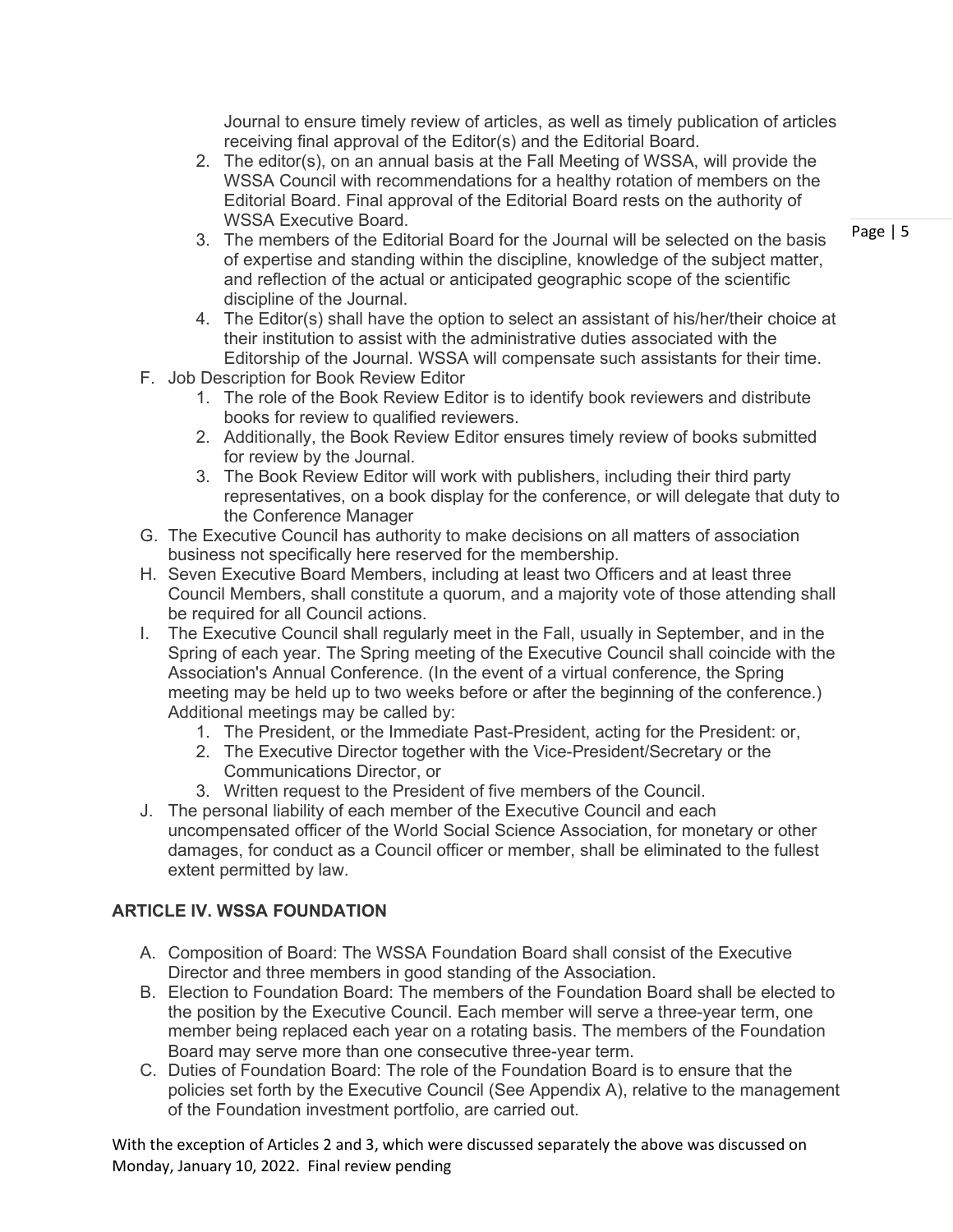# **ARTICLE V. AWARDS, SCHOLARSHIPS, STIPENDS AND GRANTS**

The Association, through the Executive Council, shall create such awards, scholarships, stipends and grants as it sees fit, to promote the Social Sciences. These benefits shall not need the approval of the membership; however, the membership can recommend both new awards and/or modification to existing awards. The current list of awards and their requirements, and the parties responsible for administering them, can be found in the By-laws.

Page | 6

# **ARTICLE VI. MANAGEMENT OF ACADEMIC AND BUSINESS AFFAIRS**

- A. The membership has the highest authority for deciding the policies, and managing the affairs, of the Association. The membership is responsible for electing the officers and Board members of the Association, resolving policy questions presented to it, and confirming, revising, or repealing the actions of the Executive Council or of any officer of the Association.
- B. Attendance at the Annual Conference is not necessary for participation in the election of Officers and Board members, or for voting on matters put before the membership by the Executive Board.
- C. A simple majority of those members present and voting at the annual business meeting, or a majority of those returning votes or ballots distributed to the membership, shall be necessary for the decisions of the membership as described in this document.
- D. The Executive Council shall have charge of the general interests of the Association and shall possess the governing power to carry out the Constitution.
- E. The Annual Conference of the Association shall be held at a time and place to be determined by the Executive Director, in consultation with the Executive Council. The chief purpose of the Annual Conference is the exchange of information through the presentation of papers, posters, and discussions, but the Association shall also transact such other business as may be necessary.
- F. At the Fall and Spring meetings of each year the Executive Council shall:
	- 1. Receive reports from all officers and committees
	- 2. Conduct the business of the Association
	- 3. Address financial matters, and
	- 4. Make recommendations for issues (except the election of officers) to be presented to the membership at the Annual Business Meeting.
- G. The President, or in his/her absence, the Immediate Past-President, shall preside at the business meeting of the Association. Except as may be otherwise provided, the President shall appoint all committees of the Association and shall see that the business of the Association is faithfully transacted.
- H. The Vice-President/Secretary of the Council, or his/her designee, shall take the minutes of the Annual Council and Business Meetings.
- I. The Executive Director shall:
	- 1. Be responsible for establishing and following a set of business practices that are in accord with federal, state and local law. These practices will be outlined in the Association's Bylaws.
	- 2. Carry out the directives of the Executive Council concerning the business operations of the Association.
	- 3. Make recommendations to the Executive Council concerning the business operations of the Association.
	- 4. Establish a record of the business transactions of the Association.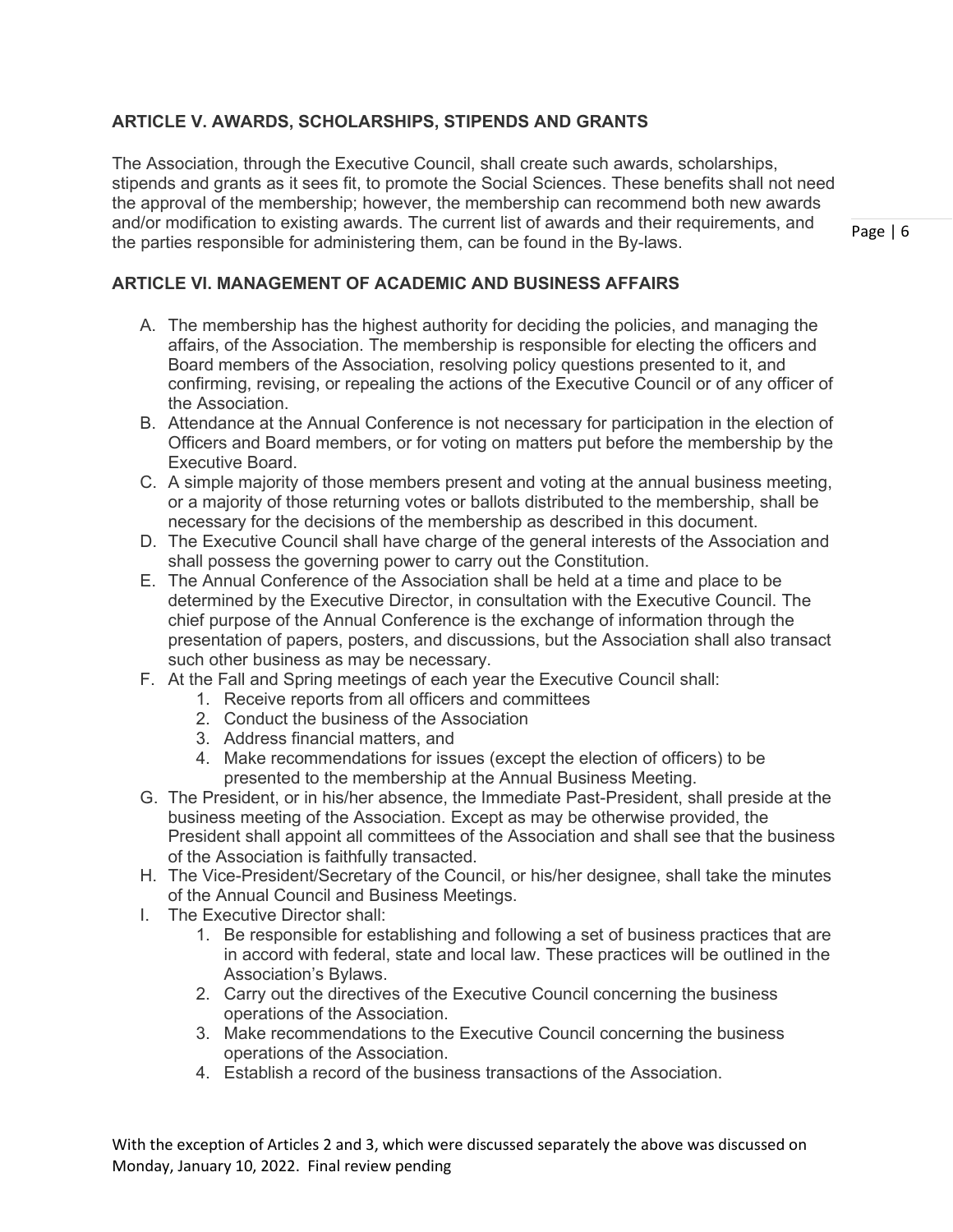- 5. Regularly review and approve the processes for the receiving, maintaining custody of, and disbursement of Association funds, and management of the Association's finances.
- 6. Be responsible for reporting all financial records to the Executive Council at each meeting of the Council and on a quarterly basis to the Finance Committee, and at the Annual Business Meeting.
- 7. Be the representative of the Council as the signatory on all contracts, and may be empowered by the Council to negotiate contracts on its behalf.
- 8. Have the authority to hire staff, upon annual review and approval of the Executive Council.
- 9. Contract with an insurance broker to purchase both liability and Directors/Officers insurance.
- 10. 2. In concert with the Communications Director and other longtime WSSA members, act as institutional memory for the Association.
- 11. 3. Carry out other duties as described in the By-laws.
- 12. See by-laws for other duties
- J. The Communications Director shall be:
	- 1. Responsible for conference duties not assigned to the Executive Director, President, President-Elect, or Vice-President/Secretary, including but not limited to the duties assigned to the positions of Conference Manager, Web Manager, Public Relations Manager, and Deputy Executive Director.
	- 2. .
	- 3. In concert with the Executive Director, the institutional memory for the Association.

# **ARTICLE VII. COMMITTEES**

- A. Standing committees of the Association shall be established by the Executive Council in accordance with the Strategic Plan and/or to meet the long-term goals of the Association. Standing committees are required to report at each meeting of the Executive Council and the Annual Business Meeting. Such reports shall be memorialized as specified in the Bylaws.
- B. Ad hoc committees may be established by the President, in consultation with the Executive Council, to meet the short-term goals and/or needs of the Association. All ad hoc committees shall have a specific end date, at which time a final report will be due to the Executive Council. Ad hoc committees are required to report at each meeting of the Executive Council and the Annual Business Meeting. Such reports shall be memorialized as specified in the Bylaws.
- C. Chairpersons of standing and ad hoc committees may be ex-officio members of the Council.
- D. Committee names and members shall be posted in official Association media.

## **ARTICLE VIII. AFFILIATES, ASSOCIATES AND SECTIONS**

- A. The Association will strive to collaborate with other professional organizations of a similar disciplinary or interdisciplinary nature.
- B. The Section Coordinators Committee and the President-Elect shall have the responsibility of reviewing:
	- 1. The relationship of the Association to its Affiliates and Associates, and;

With the exception of Articles 2 and 3, which were discussed separately the above was discussed on Monday, January 10, 2022. Final review pending